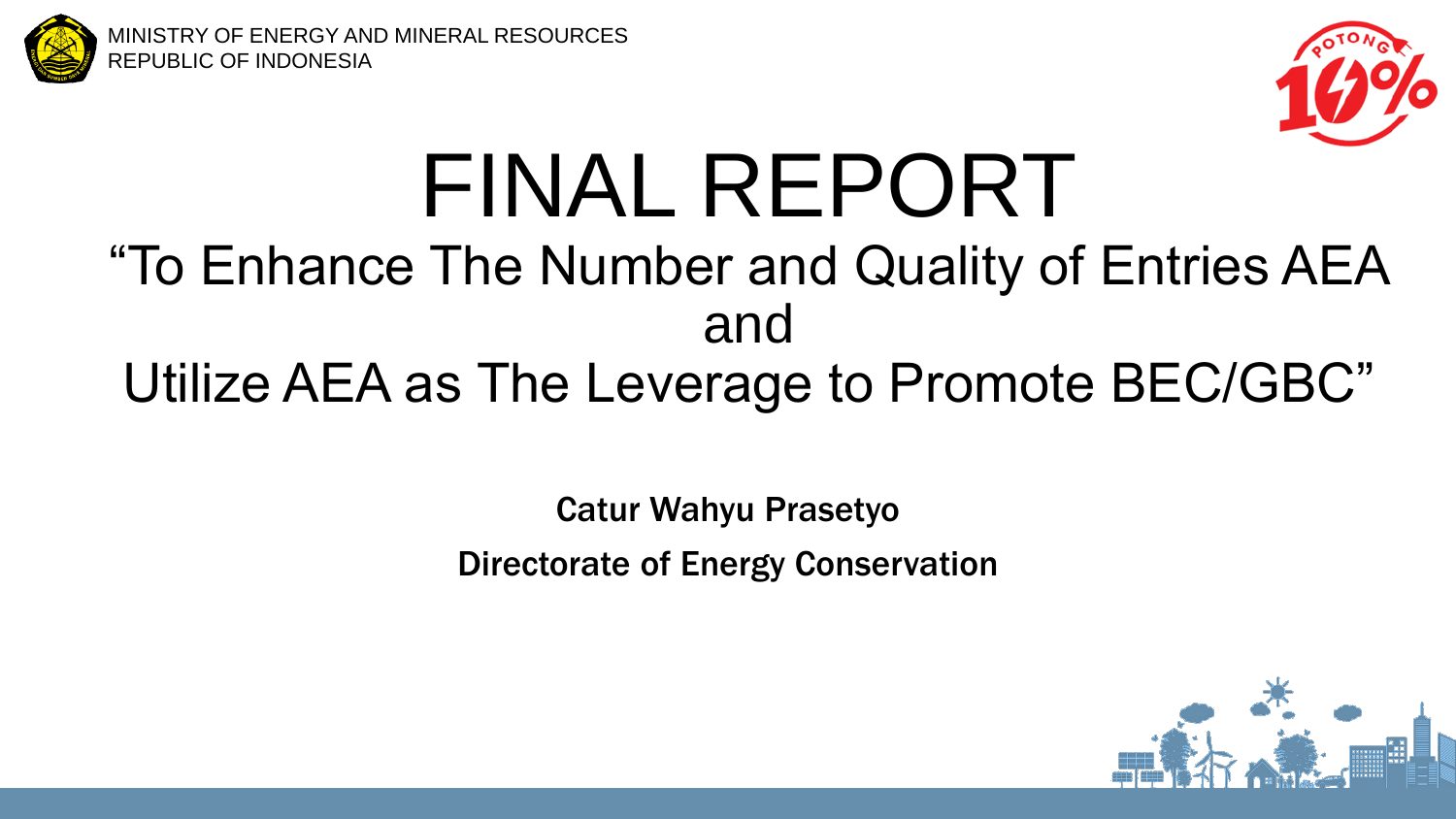

## Main Topics

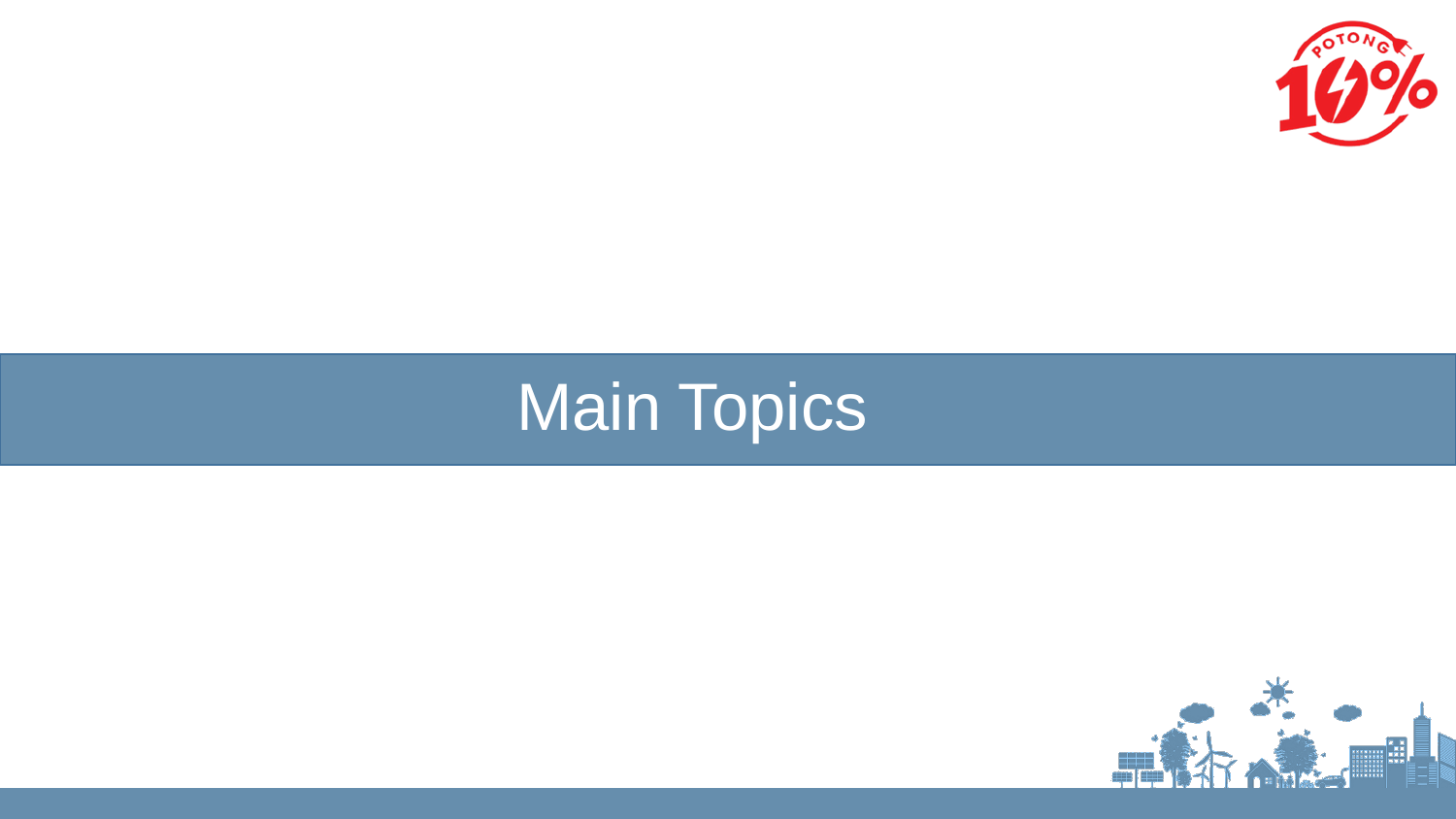## Main Topics





### How to Increase **The Number and Quality of Entries to ASEAN Energy Award (AEA)**



How to Utileze ASEAN Energy Award (AEA) as **The Leverage to Promote Building Energy Code (BEC)/Green Energy Code (GEC)** How to Develope **Zerro Energy Building (ZEB) Concept in The** 

**Special Submission Sub Category**

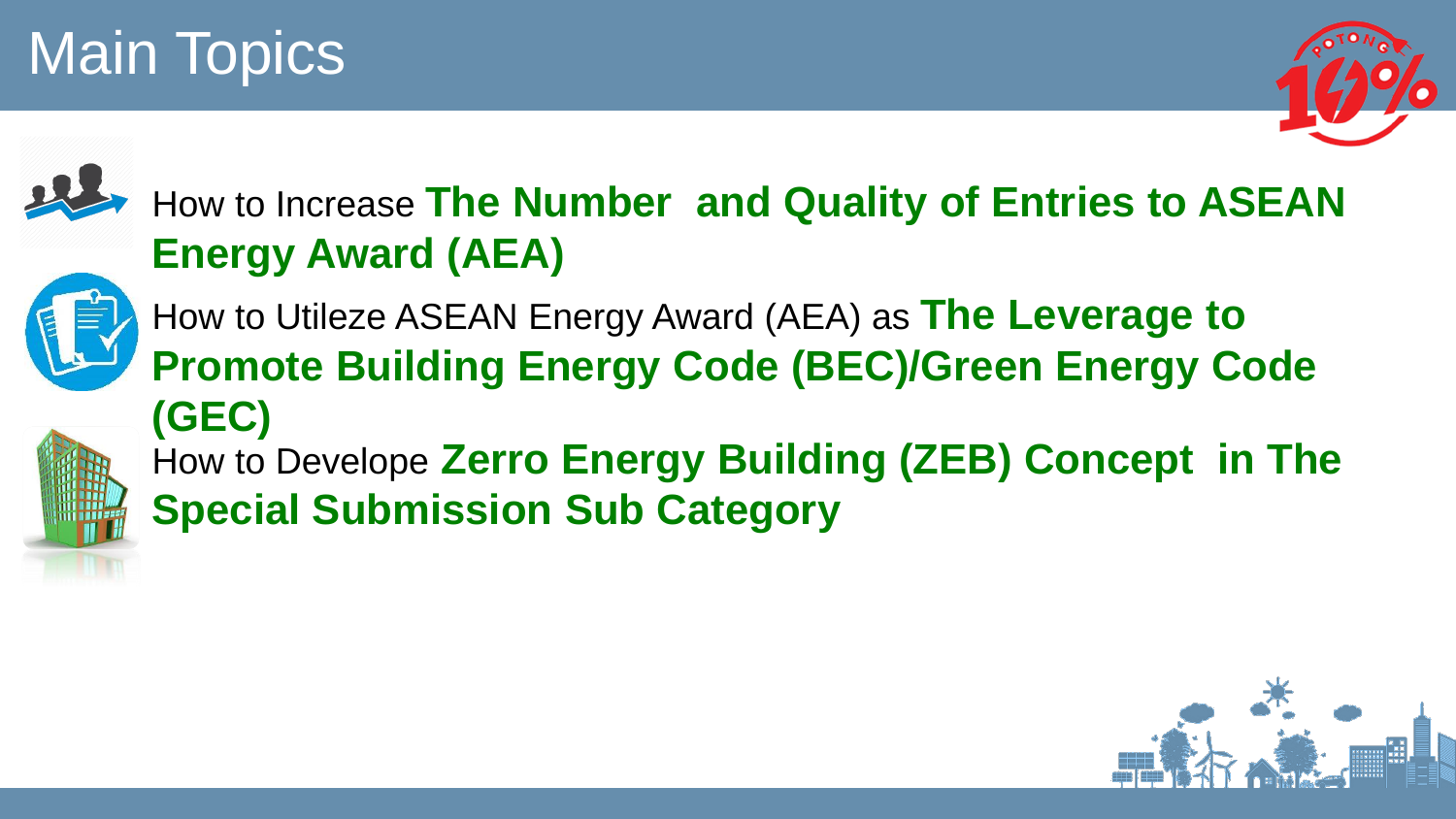

## **How to Increase The Number and Quality of Entries to ASEAN Energy Award**

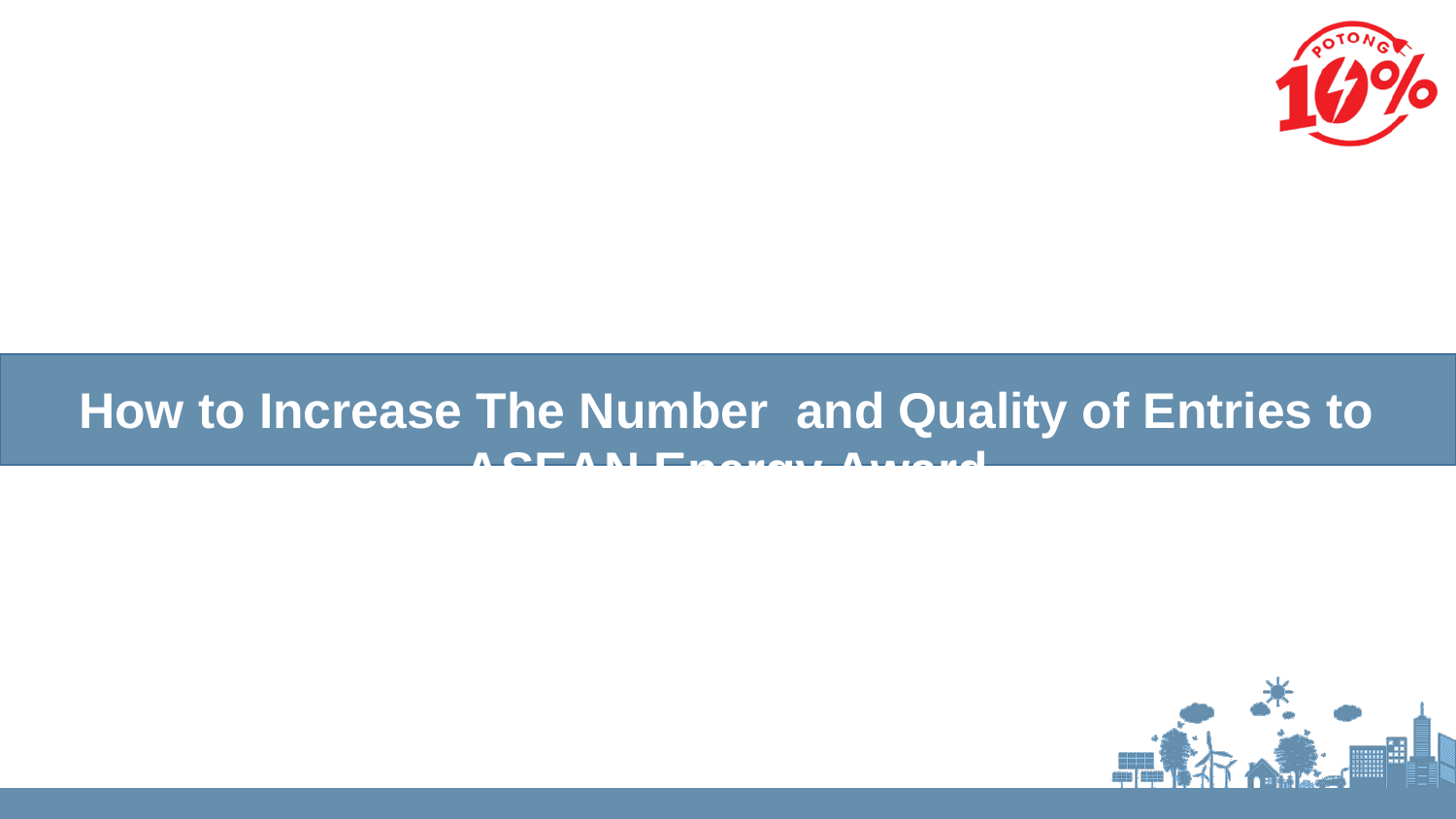## Increase The Number and Quality of Entries to PEEN Award

### **With National Energy Efficiency Award (PEEN)**

| <b>PEEN</b> | <b>Participant</b> | / Winner |
|-------------|--------------------|----------|
| 2012        | 12                 |          |
| 2013        | 45                 | 27       |
| 2014        | 72                 | 22       |
| 2015        | 60                 | 24       |
| 2016        | 84                 | 28       |
| 2017        | 112                | 34       |

#### **PEEN Category:**

**A. Energy Efficient Building Category :**

- New Buillding
- Retrofitted Building
- Tropical Building
- Special Innovation
- Green Building:
	- Small and Medium
- **B. Energy Management in Industry and Infinition to AEA Building Category:**
	- Building (Small and Medium)
	- Building (Large)
	- Industry (Small and Mudium)
	- Industry (Large)
- Special Innovation (Industry)
- Special Innovation (Building)



**Number Participant + Winner Patego**ry A and B)  $\|\|$ 





нымн

NGHARGAAN

Raising **Participant** 

> Campaign in Mass Media

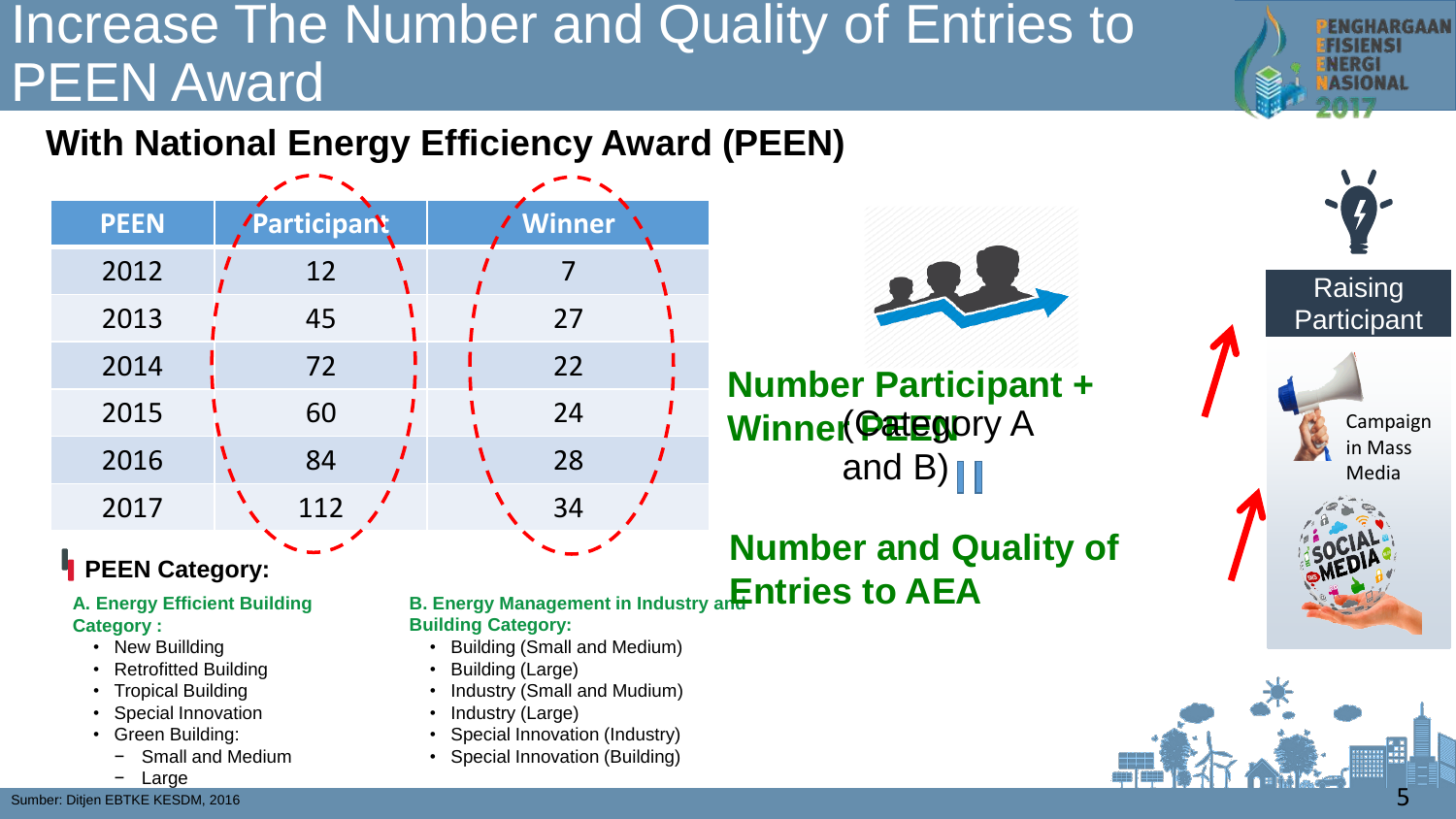## Number and Quality of Entries to ASEAN Energy Awards (AEA)



AEA Participants form Indonesia are PEEN Winners from the previous Competition

#### **A. Category : Best Practices Competition for Energy Efficient Buildings**

- New and Existing Building
- Retroffited Building
- Tropical Building
- Special Submission
- Green Building:
	- − Small and Medium (GFA 300‐5.000 m2)
	- − Large (GFA>5.000 m2)

#### **B. Category : Best Practices Competition for Energy Management in**

#### **Buildings and Industries**

- Building:
	- − Small and Medium (=2.000 MWh/Year)
	- − Large (>2.000 MWh/Year)
- Industry
	- − Small and Medium (TEC= 30 Million MJ/Year)
	- − Large (TEC> 30 Million MJ/Year)
- Special Submission (Industry)
- \* Notes: Special Submission (Building)

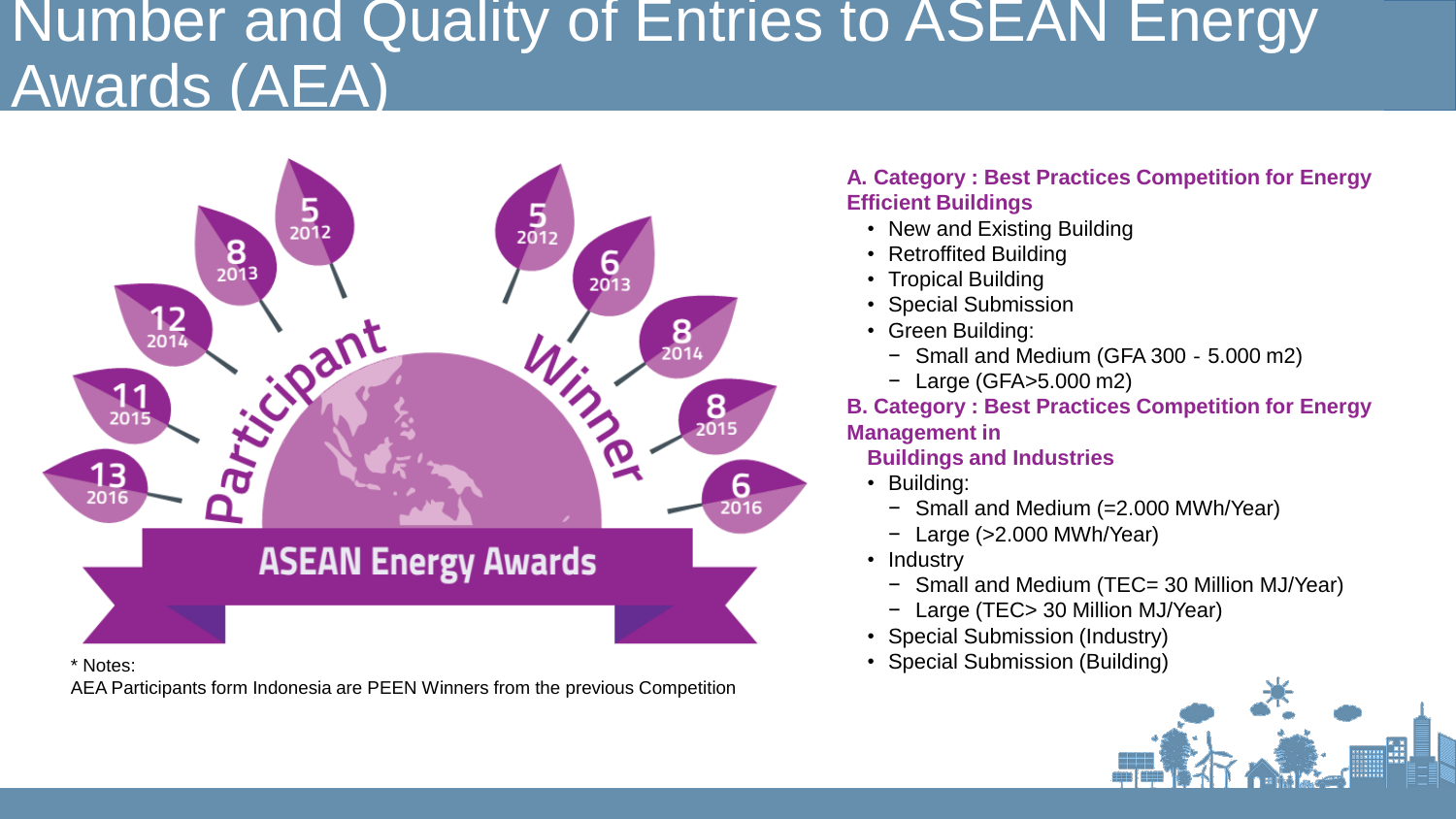

### **How to Utileze ASEAN Energy Award as The Leverage to Promote BEC/GEC**

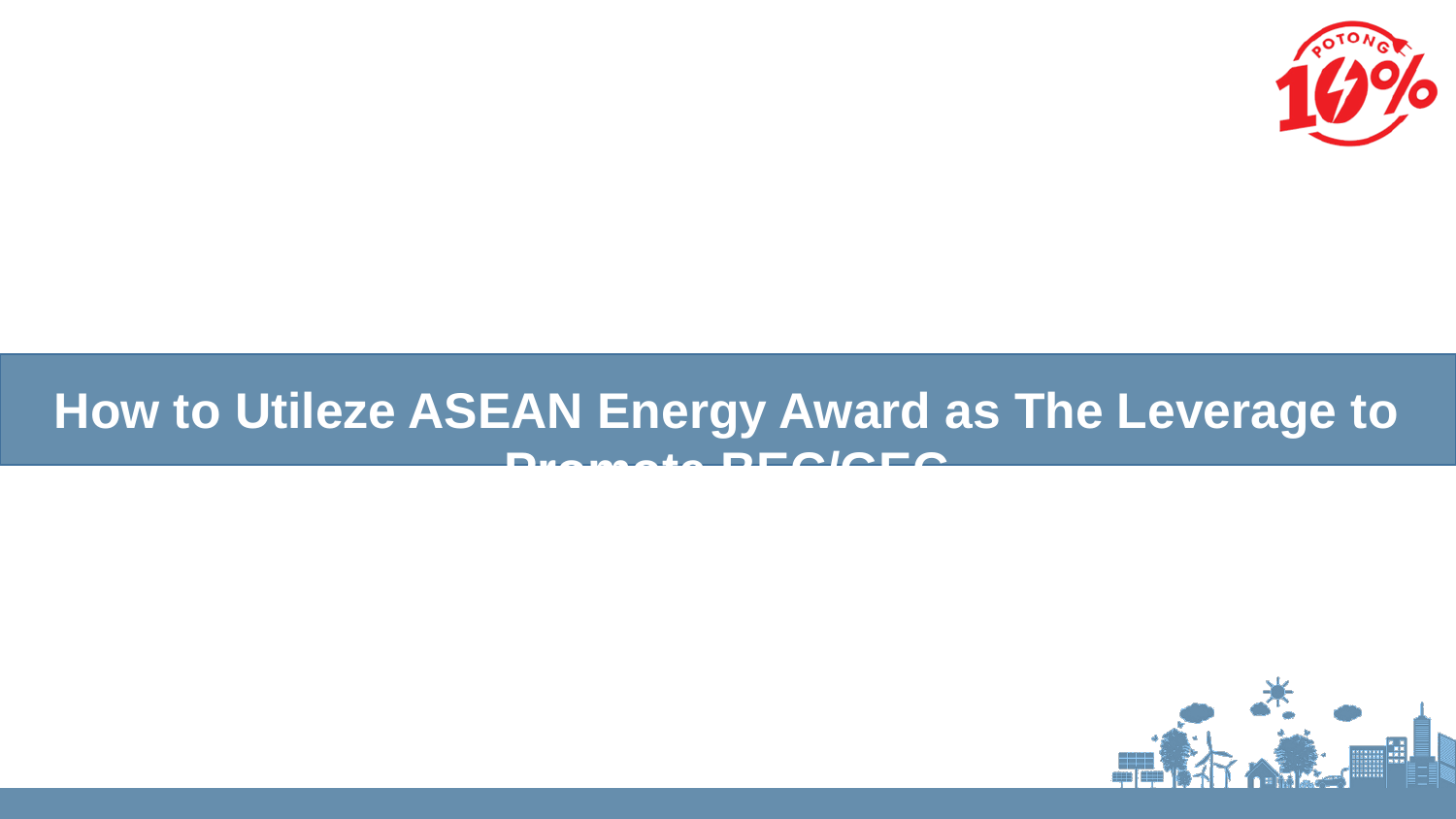### **Utileze PEEN Award as The Leverage to Promote BEC/GEC**

#### SNI : 6196:2011 Energy Audit Procedures on Building

#### SNI : 6197:2011 Energy Conservation for Lighting Systems

SNI : 6389-2011 Energy Conservation for Building Envelopes

SNI : 6390-2011 Energy Conservation for Air Conditioning **System** 

#### Adopted in :

- Regulation Of DKI Jakarta Governor No. 38/ 2012 About **Green Buildings**
- Minister of Public Works & Public Housing Regulation No. 02/PRT/M/2015 on **Green Buildings**

**1.1. New & Existing Building 1.2. Tropical Building 1.3. Retrofitted Building Judgement Criteria**

#### Score Optimal If :

Passive Design  $\leq$  Building Standard Active Design  $\leq$  Building Standard

#### **2.1. Green Building**

− Large (GFA > 5.000 m2)

Score Optimal If:

Passive+Active Design  $\leq$  GB **Standard** Water Efficiency  $=$  GB Standard Environmental Sustainability  $=$  GB **Standard** 

Indoor Environmental Quality GB **Stardard**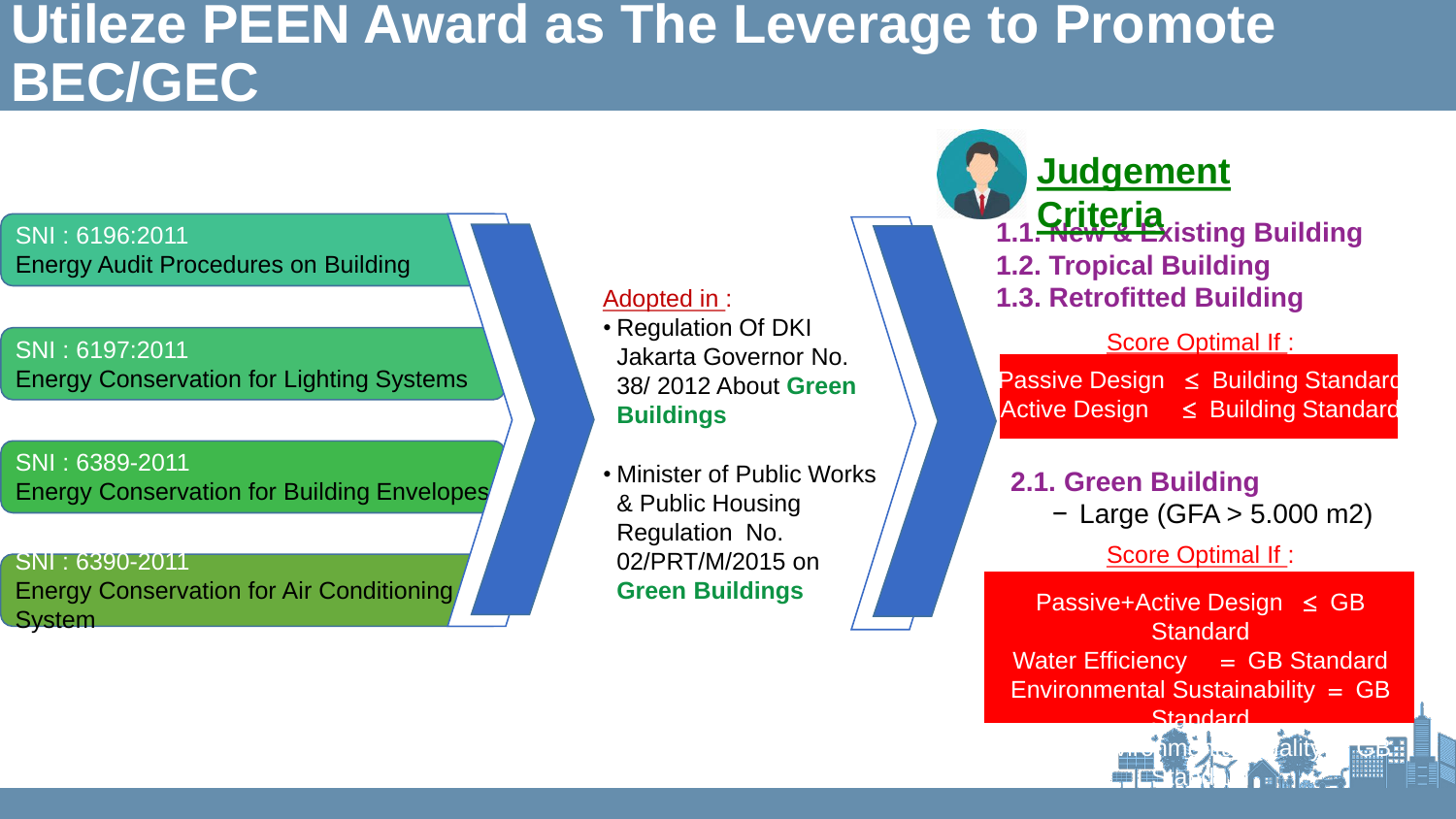

## **How to Develope ZEB Concept in The Special Submission Sub Category**

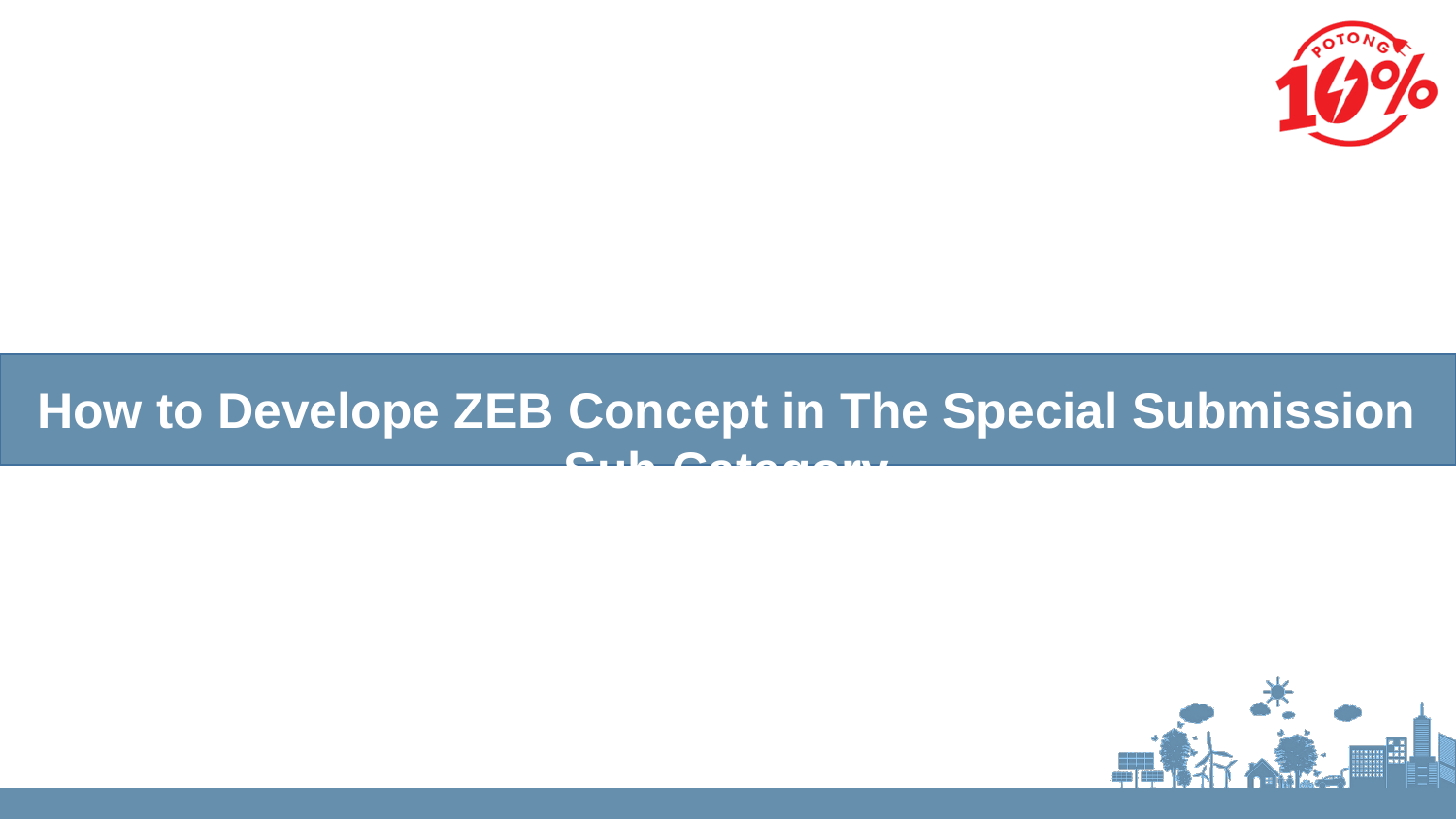## Develope ZEB Concept in The Special Submission Sub Category

### **Already state in Type and Nature of Project for Special**



**Special submission are** *projects which involve significant development in the field of energy efficiency in building***.** Such development may achieved in the areas of equipment, material, system applications, design and management processes. Such development and innovation may be demonstrated through actual application in real project(s). **To qualify under Special Submission**, *a project must involve the development and/or innovative use of technology, materials, equipment and processes*. **Submission**